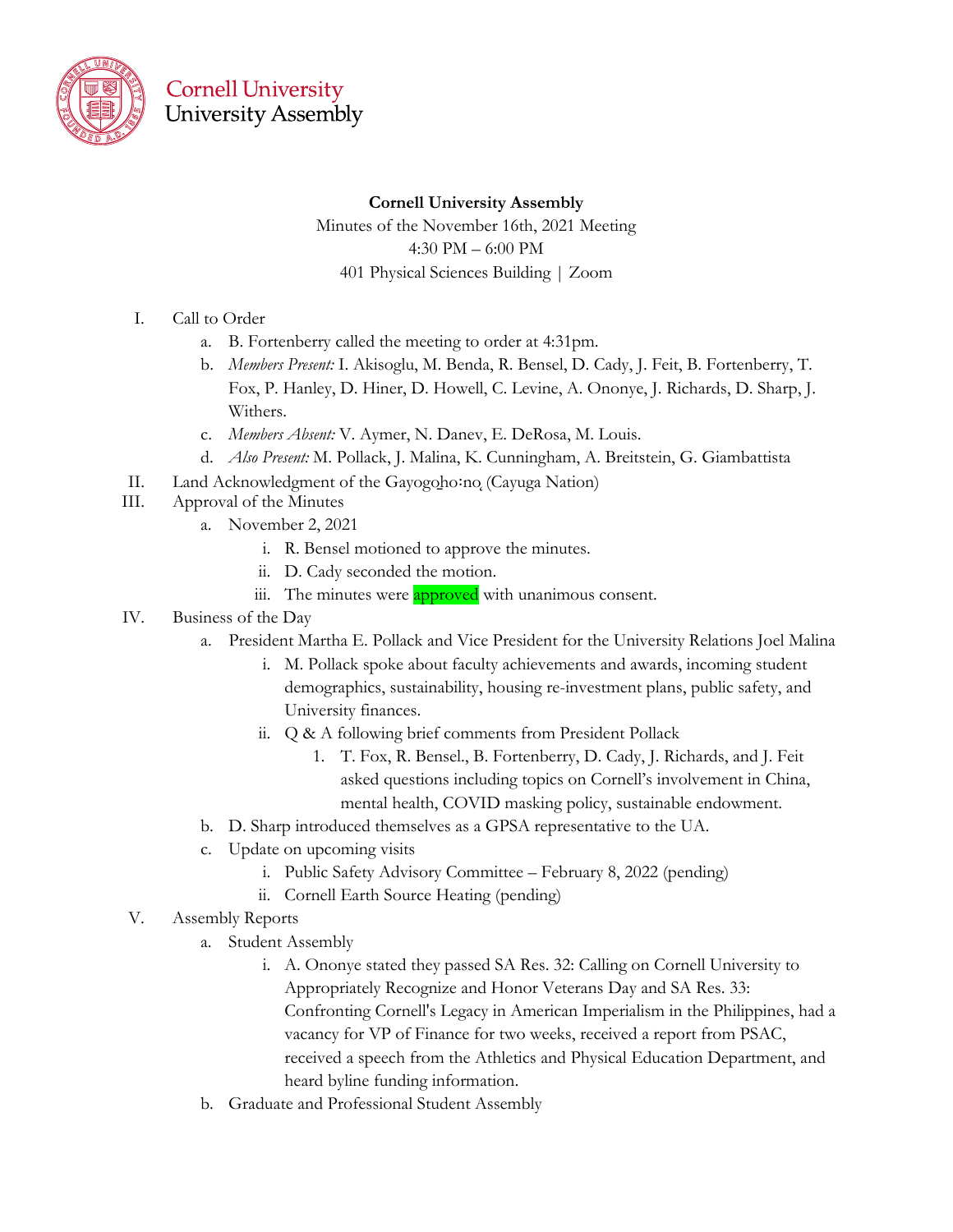

### **Cornell University University Assembly**

- i. P. Hanley stated they rescheduled a presentation from President Pollack to the 29th, found programming board chairs; and presented a resolution on establishing a VP of Finance.
- c. Employee Assembly
	- i. J. Withers stated the EA had the Annual President's Address to Staff, presented the EA Appreciation Award, and reported President Pollack and VP Opperman will be coming to the EA.
		- 1. Discussion ensued on the viewing metrics of the President's address.
- d. Faculty Senate
	- i. R. Bensel reported the President came to present and three resolutions were also presented: two resolutions on standardizing tenure processes across the university and one on following due process with regards to Global Hubs.

#### VI. Committee Reports

- a. Executive Committee
	- i. J. Feit reported they discussed Robert's Rules, questions for Pres. Pollack, and attendance.
		- 1. Discussion ensued about Robert's Rules.
- b. Code and Judicial Committee
	- i. J. Richards stated they were planning the next meeting.
- c. Campus Welfare Committee
	- i. D. Howell stated they had met twice a month, the committee has several vacancies, and they had brought chairs from similar assemblies to speak.
- d. Campus Committee on Infrastructure, Technology, and the Environment.
	- i. I. Akisoglu stated they are still getting feedback for waste receptacle placement.
- VII. Liaison Reports
	- a. I. Akisoglu reported that the CPC has discussed the ILR Courtyard and landscape design process and plant science renewal project, received a presentation on the Circular Construction Laboratory, and discussed how to improve NCRE.
		- i. Discussion ensued about the NCRE.
	- b. D. Cady reported that the Ombud Search Committee found candidates and will be putting together a report.
	- c. A. Ononye reported that the PSAC had a meeting with CUPD on Friday and looked at their facilities. They will also be meeting this week to talk about the bombing threats.

#### VIII. Open Discussion

- a. Discussion ensued on sustainability, infrastructure with regards to crosswalks and lighting, the last leadership breakfast, and creating a network group for non-native English speakers.
- IX. Adjournment
	- a. R. Bensel moved to adjourn the meeting.
		- i. J. Feit seconded the motion.